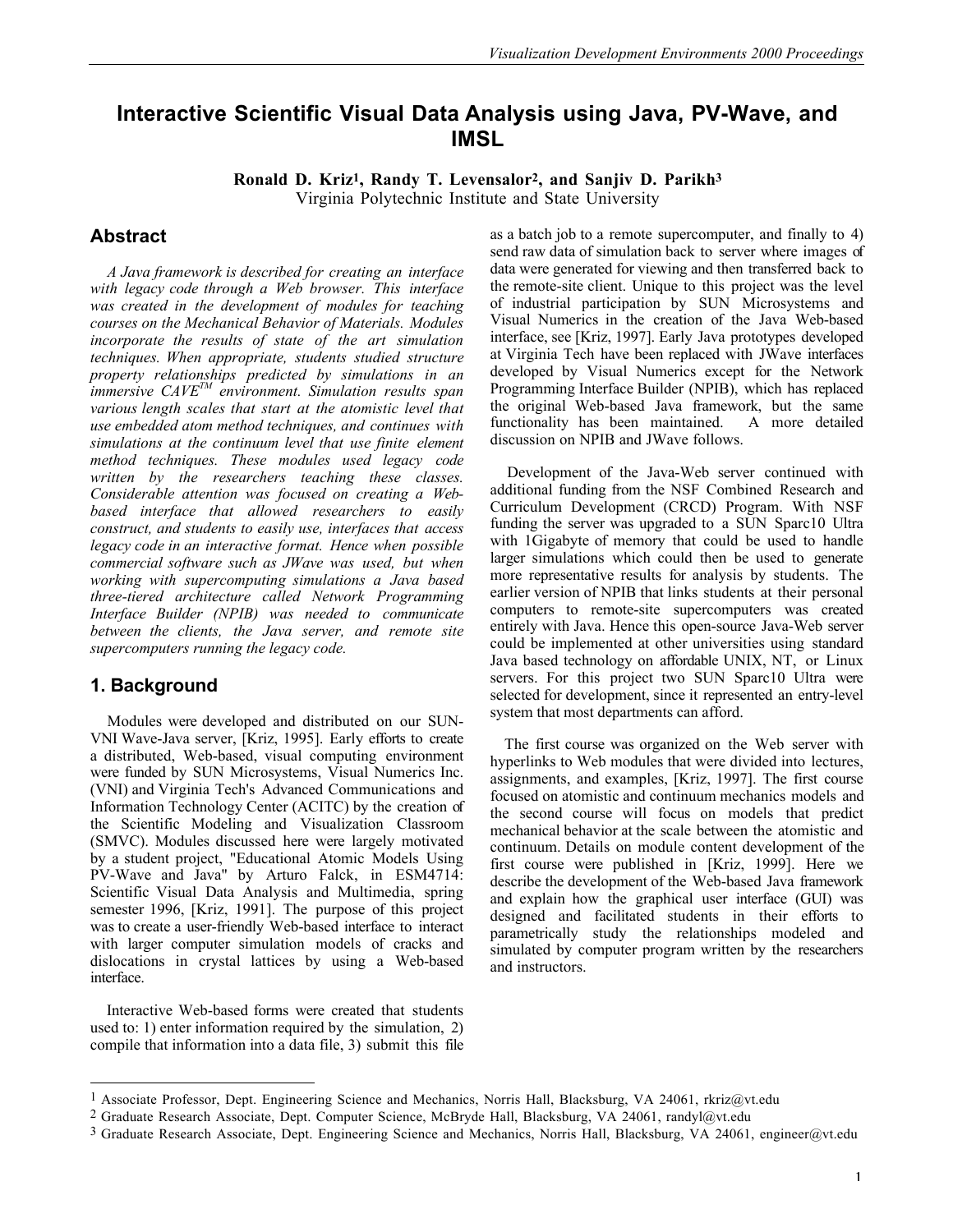### **2. Development with JWave and NPIB**

## *2.1 JWave*

Figure 1 shows the interactive JWave applet GUI. This GUI form allows the student to fill in a few parameters, select a color from the pull down menu, and toggle a switch. Once the form is filled out and the update plot button is pressed, the applet will set all the parameters and make an execute call to the PV-Wave procedure. The procedure will analyze the data and generate a graphical plot corresponding to the input data and then send it back to be displayed in the HTML form. Two files are required to make this happen, the JWave applet embedded in a HTML document and the PV-Wave procedure file located on the server.



Figure 1: Thick Walled Cylinder: (a) JWave 2.0 form with window showing graphical result

 A JWave 2.0 applet was developed following a few simple easy-to-follow steps. These steps were to install the Visual Numerics Inc. (VNI) JWave 2.0 on our SUN-VNI Sparc10 Ultra server (with VNI's PV-Wave preinstalled), run the JWave server manager to configure the paths and directory structure for accessing java archive (jar) files. These files contain all of the classes required by Basic schematic of thick walled cylinder problem and the equations and parameters required for



Figure 1: Thick Walled Cylinder: (b) problem definition.

the JWave server and create javascript embedded HTML forms which act as the GUI interface for the data input to and the graphical output from PV-Wave procedures.

The major part of time involved in developing a JWave applet went into understanding how the javascript/JWave applet communicated with PV-Wave. This is done through JWave wrappers. JWave wrappers are VNI's in-house java functions that are archived into the JWave $\leq$ type $\geq$ .jar files. These functions are used within the embedded javascript to call and execute specific PV-Wave commands. The following is an example of how data is passed from the applet to a PV-Wave procedure. Here 'setNamedColorSet' would be used in the applet to set a specific color for an object and 'GET\_NAMED\_COLOR' would be used in the PV-Wave procedure to return the color for that graphical object being generated via the PV-Wave procedure. There are a variety of these wrapper functions within JWave that allow the ease of coding simple yet effective HTML forms which access PV-Wave's massive data analysis and visualization toolkit.

 Beyond the JWave wrapper API, one only needs to be able to pick up basic javascript and the PV-Wave programming language. JWave was specifically designed to work with legacy PV-Wave procedure files. To generate web-based forms with text fields, buttons, check boxes,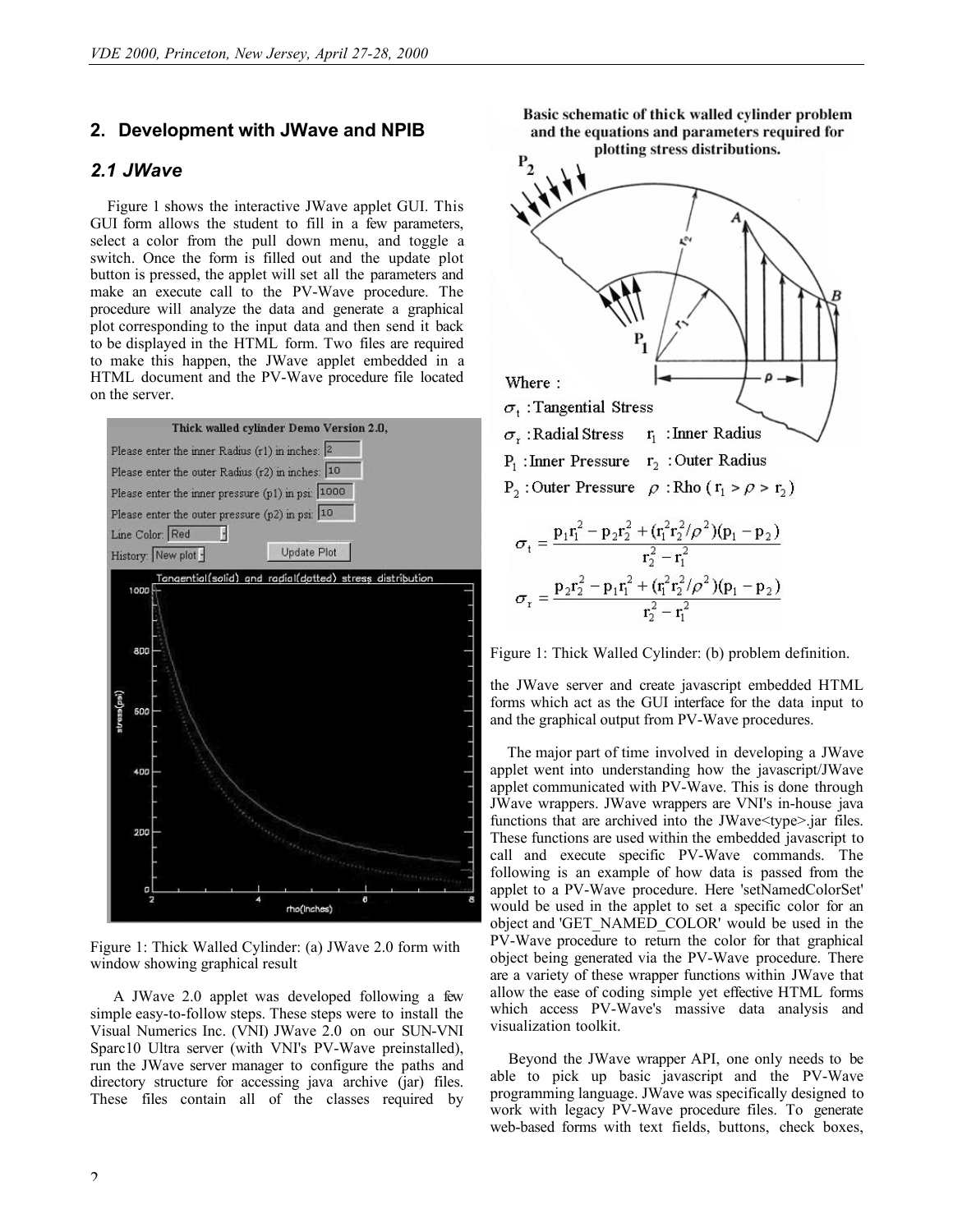pull-down menus, etc., a basic understanding of the simple javascript GUI generation is sufficient. The following source code is a sample HTML (javascript) code used to generate a text input field and return its value to the JWave applet's setparameter function (which will for this case sets the value for the variable 'r1' to user's input):

```
Please enter the inner Radius (r1) in inches:
<INPUT TYPE=TEXT NAME=r1 VALUE=2
      SIZE=5 MAXLENGTH=5
        onChange="dataNeedsRecalc=true">
<BR>...
setFormParam(twcplot3, JWavePlotForm.r1);
...
```
 The following is the corresponding code for the PV-Wave procedure, which will get the 'r1' variable's value and incorporate it into the analysis of the procedure.

function TWC3, client data

...

...

 $p(3) = getParam(client data, 'r1', /Value, Default = 2)$ 

 Due to the simplicity of coding these objects in javascript and being a part of the HTML form, the only coding needed is the creation of a single HTML/javascript file. To make learning this task easier, VNI created a few demonstration JWave applets which have the buttons / pull-down / input fields pre-coded into the HTML forms. With a basic understanding of the outline of the applet, it is easy to generate web-based interactive data analysis and visualization toolkits via few modifications to VNI's JWave applet demos and existing PV-Wave procedures.

The applets developed here were JWave version 2.0 applets, however JWave 3.0 is just recently introduced. JWave 3.0 is a newer version of the JWave server, this version is much like JWave 2.0 in its ease of use and carries over all of the functionality with added new features, such as its' two way communication between the applet and the procedure and back to the applet.

 To aide in development of future JWave applets, a Web page with links to download the JWave software, download the sample demos, and download the tutorials as well as the JWave user's guide was setup on our website.

### *2.2 NPI*

 From the start NPIB has been designed as a simple intermediary between students and complex legacy engineering programs. Use of existing tools, platform independence, and minimal system administration are major themes, which guided the development cycle. Java using Sun's JDK 1.1 was chosen as the primary

development platform. JDK 1.1 runs on all major server platforms from PCs and Macintoshes to UNIX servers.

 NPIB can be divided into six distinct phases:1) Creation, 2) Form Display, 3)Data Delivery, 4)Local Execution, 5) Remote Execution, and 6) Results Delivery.



Figure 2: (a) NPIB (Network Programming Interface Builder) version 1.0 of the fourth order stiffness tensor

### *2.2.1 Creation*

 Form creation encompassed the majority of the development time. Teachers create the forms, which will collect the data from the students. The look and feel of the forms and the format of the files outputted are decided at this phase. An earlier attempt used a single GUI to view for arranging both the layout of the form and format the output. This approach was cumbersome and inflexible. Another attempt used a language to describe the layout of the forms and the output, see Figure 2. This gave the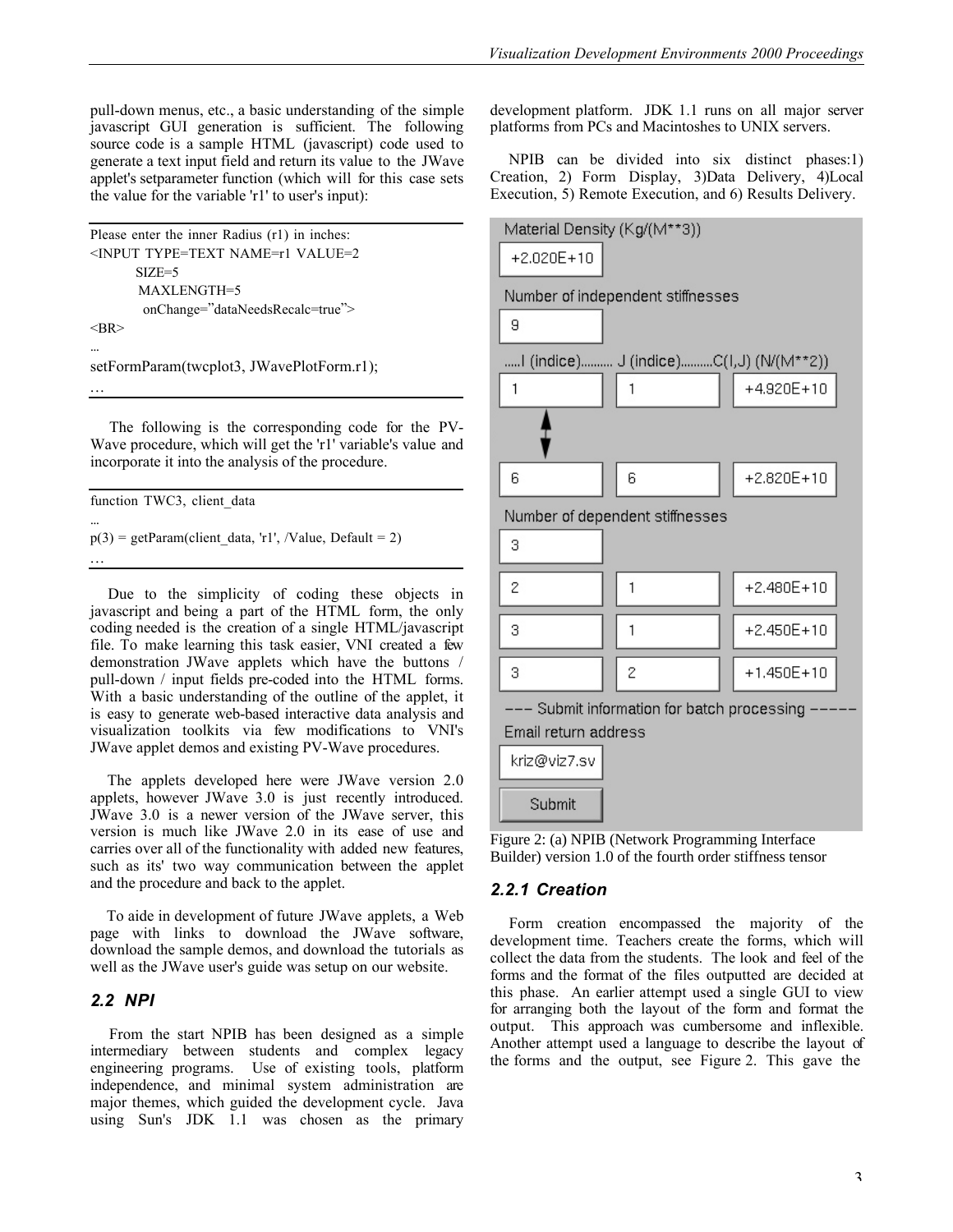

Figure 2: (b) Text file showing syntax that was used to create the NPIB form shown in Figure 1(a).



The second wave surface: COLOR = Displacement Deviation.

Figure 3: Example of results returned as a navigable VRML viewer embedded in browser showing the intermediate QT wave surface corresponding to the density and stiffness tensor tabulated in Figure 2(a) and 2(b), [Ledbetter, 1982]

teachers the most flexibility and control. Due to the strict control of this language, modifying these forms was laborious task. Since a unique language was implemented there was a large learning curve associated with this method.

The current method incorporates the strong points from the previous designs while attempting to eliminate their major drawbacks. A GUI is used to layout the forms through a WYSIWIG approach, see Figure 4a. Teachers were able to directly manipulate the form components and view them, as the students will. Properties for the specific form elements are adjusted by changing values in a dialog



Figure 4: NPIB form version 2.0: (a) "AWTapp" direct manipulation window for creating form by teachers. Same as final Web-based form as viewed by the student, see Figure 5.

similar to Java Beans [Sun], see Figure 4b. The output is formatted using a simpler and more intuitive language, see Figure 4c.

 At present no formal usability tests have been conducted to verify these claims. However, direct feedback from all users indicates that the goals laid out for the final approach have been satisfactorily achieved.

### *2.2.2 Form Display:*

 This displays the forms created by the teachers, see Figure 5. The viewer is a striped down version of the builder. It is viewed as an applet using a standard web browser. This approach was chosen because of the wide availability of web browsers for students.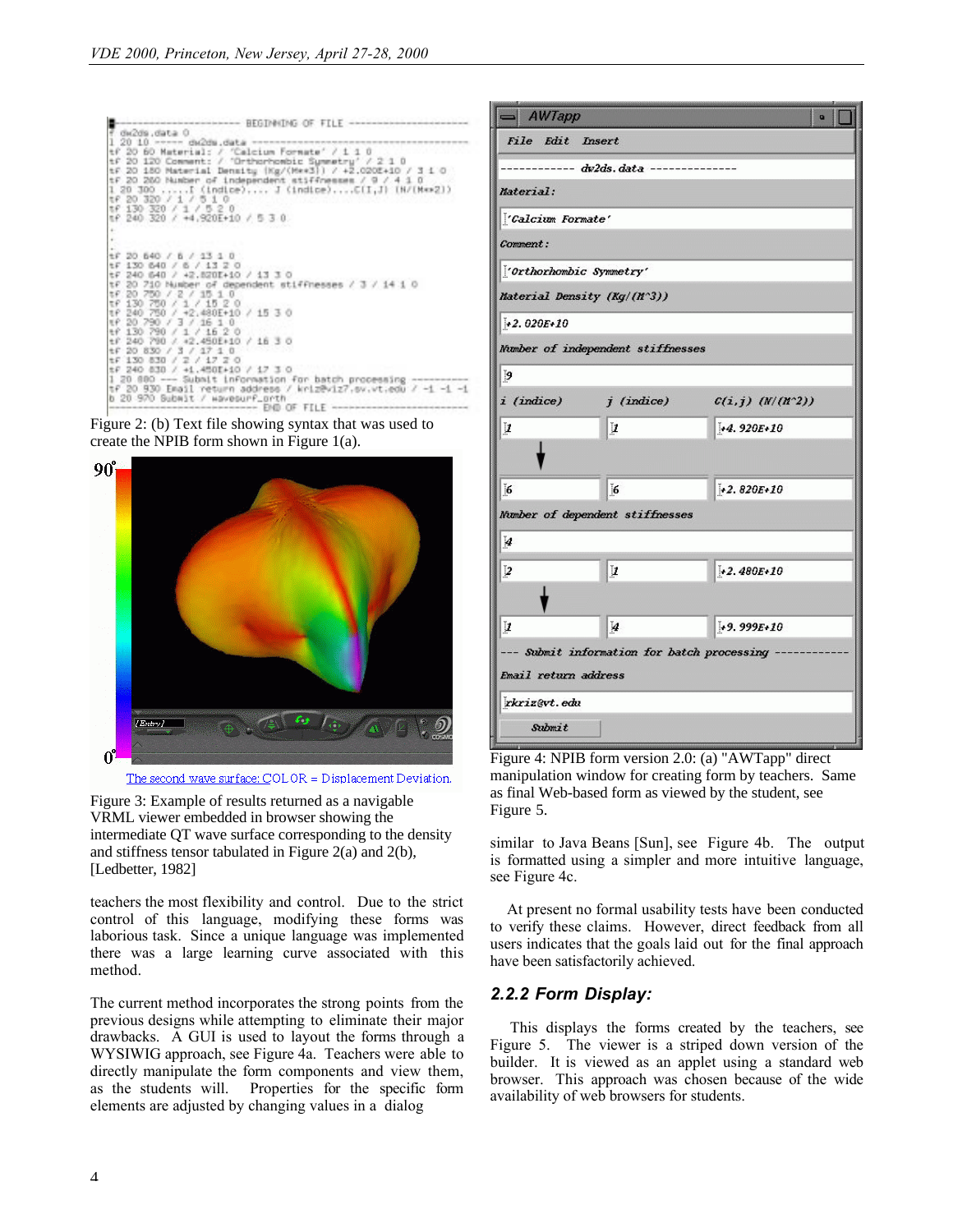### *2.2.3 Data Delivery:*

 Deliver the data from the students to be processed on the server. The data is submitted to the server via a socket. Before the data is sent, it is broken into formatted files. The server receives the text and dumps into the appropriate files with the names specified from the form. The server, which receives this data, is written in java for platform independence.

### *2.2.4 Local Execution:*

 Since several methods are in place to execute programs no additional programs were created to aid in the actual execution of the programs. Current implementations use basic shell scripts, which mirror commands as they would by typed if being run manually. The location of the data files and parameters passed from the form are passed as command line parameters in a script file. Others methods of execution can be used including c, c++, fortran, perl or any other executable may be used to invoke the programs.

|                             | $=$ Properties - <initializing< th=""></initializing<> |
|-----------------------------|--------------------------------------------------------|
| selectionStart 17           |                                                        |
|                             | text <i>Calcium Formate'</i>                           |
|                             | constraints Click to edit                              |
| foreground                  |                                                        |
| background                  |                                                        |
|                             | font Abcde                                             |
| columns 0                   |                                                        |
|                             | name materialname                                      |
| caretPosition <sup>17</sup> |                                                        |
| selectionEnd <sup>17</sup>  |                                                        |
| $editable$ True $-$         |                                                        |

Figure 4: NPIB form version 2.0: (b) "Properties" of NPIB components are assigned here.

#### *2.2.5 Remote execution:*

 Initially instances of the receiver were run on machines other than the web server to execute programs remotely.

|                                           | Command Name                           |                                                                       |
|-------------------------------------------|----------------------------------------|-----------------------------------------------------------------------|
|                                           | Arguments to be passed to shell script |                                                                       |
|                                           |                                        |                                                                       |
| kriz test                                 | LĽ                                     |                                                                       |
|                                           |                                        |                                                                       |
|                                           | Email address to send results to       |                                                                       |
|                                           |                                        |                                                                       |
|                                           | $\langle$ link=emailaddress\>          |                                                                       |
|                                           |                                        |                                                                       |
|                                           |                                        | The format for the file(s) to be sent to the server                   |
|                                           |                                        |                                                                       |
| $\langle$ file=dw2ds.data\>               |                                        |                                                                       |
| <link=materialname\></link=materialname\> |                                        |                                                                       |
| $\langle$ link=comment\>                  |                                        |                                                                       |
| $\langle$ link=materialdensity\>          |                                        |                                                                       |
| $\langle$ link=mmberstiff\>               |                                        |                                                                       |
|                                           |                                        | $\langle$ link=c 11\> $\langle$ link=c11 \> $\langle$ link=c11stiff\> |
|                                           |                                        | $\langle$ link=c 22\> $\langle$ link=c22 \> $\langle$ link=c22stiff\> |
|                                           |                                        | $\langle$ link=c 33\> $\langle$ link=c33 \> $\langle$ link=c33stiff\> |
|                                           |                                        | $\langle$ link=c 12\> $\langle$ link=c12 \> $\langle$ link=c12stiff\> |
|                                           |                                        | $\langle$ link=c 13\> $\langle$ link=c13 \> $\langle$ link=c13stiff\> |
|                                           |                                        | $\langle$ link=c 23\> $\langle$ link=c23 \> $\langle$ link=c23stiff\> |
|                                           |                                        | $\langle$ link=c 44\> $\langle$ link=c44 \> $\langle$ link=c44stiff\> |
|                                           |                                        | $\langle$ link=c 55\> $\langle$ link=c55\\ $\langle$ link=c55stiff\>  |
|                                           |                                        | $\langle$ link=c 66\> $\langle$ link=c66 \> $\langle$ link=c66stiff\> |
|                                           |                                        |                                                                       |
| $\langle$ link=nodepstiff\>               |                                        |                                                                       |
|                                           |                                        | $\langle$ link=c 21\> $\langle$ link=c21 \> $\langle$ link=c21stiff\> |
|                                           |                                        | $\langle$ link=c 31\> $\langle$ link=c31 \> $\langle$ link=c31stiff\> |
|                                           |                                        | $\langle$ link=c 32\> $\langle$ link=c32 \> $\langle$ link=c32stiff\> |

Figure 4: NPIB from version 2.0: ( c) "Output Editor" controls from format of the output.

This caused several complications at the implementation level, exercise level, and administrative level. This required the receiver be installed and always running on any machine these programs need to run on. Finally, we looked to existing tools as in the local execution and found several solutions. The preferred method is the use "expect" script and secure shell (ssh) to move files and execute remote programs.

#### *2.2.6 Results Display:*

 Final results are returned to the students in two forms. First an additional web browser is opened displaying the directory where the results will be located. This provided the students with a means of acquiring the status of the current executions and gives them the results when the simulation is completed, see Figure 6. The second approach is the URL of the results is sent to the students via e-mail. This also provides the students with an archive of the location of the results.

### **3. Results and Lessons Learned**

 The first NSF-CRCD course was taught in the Fall semester, 1998 and a second class will be taught this Fall Semester, 2000. Both classes are three-credit hour classes, which meet for one hour three times a week: Monday, Wednesday, and Friday. Mondays and Wednesdays was reserved for lectures and on Fridays students met with instructors in the Scientific Modeling and Visualization Classroom (SMVC) of the ACITC.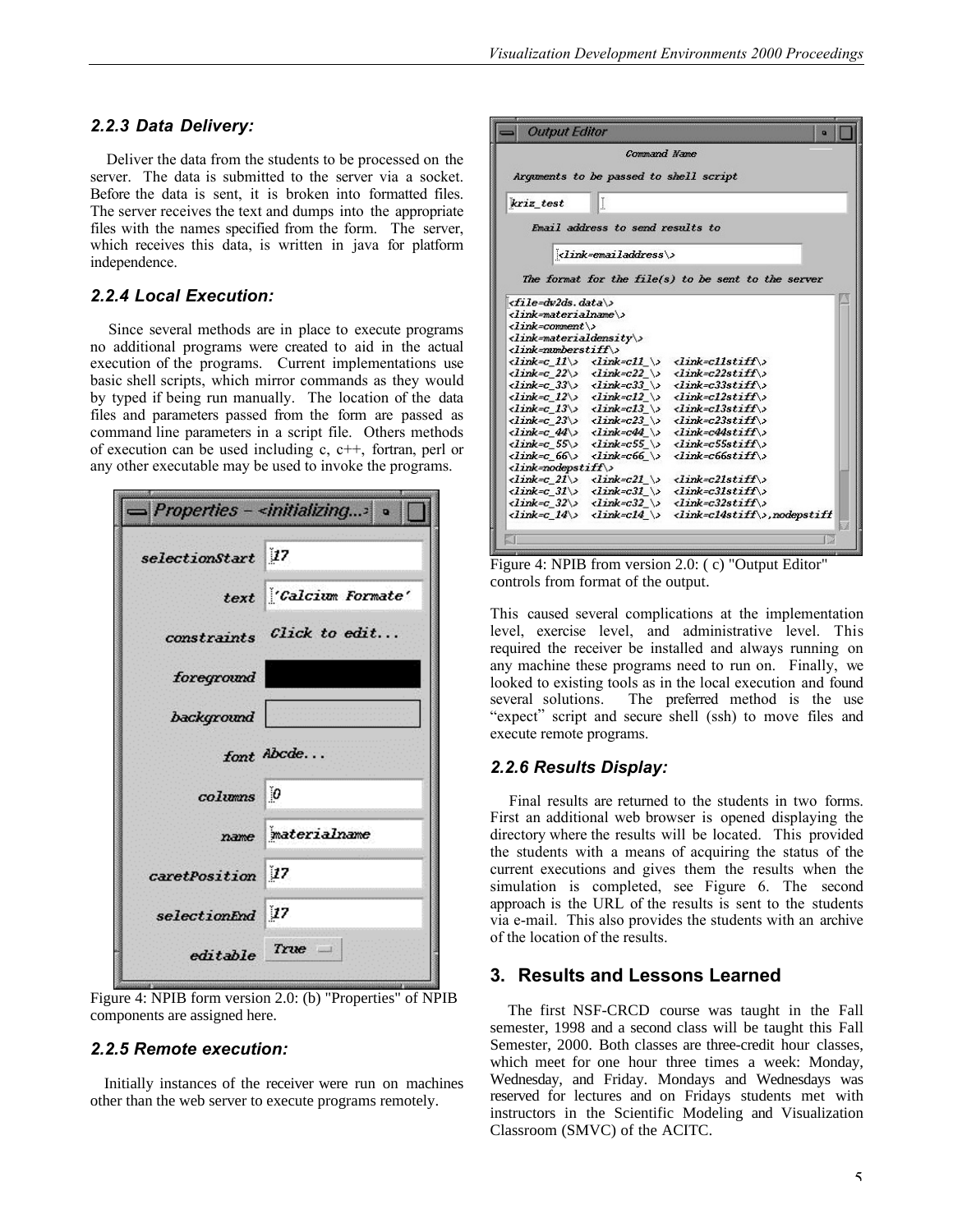| <b>Edit Yew Go Commenceder</b>                        |                                            | us Netscape: Create cysts form & submit batch job for creating gigate of a arthorticable.]                                                            |
|-------------------------------------------------------|--------------------------------------------|-------------------------------------------------------------------------------------------------------------------------------------------------------|
|                                                       |                                            | Example Problem: Submitting batch job to compute<br>wavesurface of a fourth order stiffness tensor glyph<br>of Calcium Formate. Orthorhombic Symmetry |
| Instructions for using this form:                     |                                            |                                                                                                                                                       |
| 2. enter your earn! address<br>3. click baseball, and | 1. Erike appropriate mumbers in the boxes. | 4. wait for results to be returned to your email: (this will take about 30 seconds)                                                                   |
|                                                       |                                            |                                                                                                                                                       |
|                                                       | shidah, slata                              |                                                                                                                                                       |
| Motworkell.                                           |                                            |                                                                                                                                                       |
| <b>Talcian formats'</b>                               |                                            |                                                                                                                                                       |
| <b>Group</b> Company                                  |                                            |                                                                                                                                                       |
| 'motivationist symmetry                               |                                            |                                                                                                                                                       |
| <b>Between Dennity (Bp/OF-2))</b>                     |                                            |                                                                                                                                                       |
| LE. 0008x38                                           |                                            |                                                                                                                                                       |
|                                                       | Hoder of subpositor staffment              |                                                                                                                                                       |
| ,                                                     |                                            |                                                                                                                                                       |
| 6 (Seden)                                             | F (findex)                                 | FELSE AVAILABLE                                                                                                                                       |
| ź                                                     | z                                          | +4.82021-20                                                                                                                                           |
| a                                                     | э                                          | (2.4492) 20                                                                                                                                           |
| x                                                     | x                                          | +3.5498+20                                                                                                                                            |
| ż                                                     | z                                          | (2.4808) 20                                                                                                                                           |
| a                                                     | з                                          | +3.4858+20                                                                                                                                            |
| ž                                                     | ä                                          | +4.4900+20                                                                                                                                            |
| đ                                                     | a                                          | $-1.0000300$                                                                                                                                          |
| s                                                     | s                                          | +2.2298+20                                                                                                                                            |
| ×                                                     | ×                                          | +2.8298+20                                                                                                                                            |
| index of dependent at offensare                       |                                            |                                                                                                                                                       |
| J.                                                    |                                            |                                                                                                                                                       |
| э                                                     | ı                                          | $-3.4808 - 20$                                                                                                                                        |
| з                                                     | ı                                          | +2.4508+20                                                                                                                                            |
| ä,                                                    | э                                          | 1.4895.00                                                                                                                                             |
| <b>Inali</b> return address                           | dubuit information for batch processing.   |                                                                                                                                                       |
| elevisive, auk                                        |                                            |                                                                                                                                                       |
| <b>Piccheck</b> #                                     |                                            |                                                                                                                                                       |
|                                                       |                                            |                                                                                                                                                       |

Figure 5. NPIB form used by students to submit batch job.

### *3.1 Things that worked well*

 Except for the occasional server downtimes, the NPIB and JWave interfaces worked well. Until the final evaluation is completed, conclusions are speculative. From first impressions however, it appeared that the most productive time spent using these modules was when students and instructors met in the SMVC on Fridays. Fridays were more like lab sessions where students could ask questions and try out their ideas with comments from the professors who also helped interpret the simulation results. Instructors also received valuable feedback on how the Jwave and NPIB forms were working and what



Figure 6: Simulation results of NIPB form shown in Figure 5 returned in embedded VRML Web viewer.

was needed to be improved. Friday sessions also built student confidence for successful completion of their homework assignments.

### *3.2 Things that need more work*

 Although the NPIB form worked well, the "builder" part of the NPIB was improved with more features but was not stable enough for the instructors to build their own forms. Consequently the technical support team members built all the NPIB version 1.0 forms using a scripting syntax. NPIB version 2.0 allows the instructor, who is not Java literate, more freedom in building interactive NPIB forms. At first the NPIB form only worked on the UNIX workstations with Netscape 4.5. Only near the end of the semester did we get the NPIB forms to work on Windows-NT. This was largely due to the way Windows-NT handles screen refresh.

### *3.3 Lessons Learned*

 Java interface development is a difficult, if not an impossible task, for most professors who do not have backgrounds in computer science. Even using javascript with HTML is beyond the abilities of most professors. These same professors are also not capable of routine systems administration needed for configuring and maintaining Java-Web servers. Hence there must be a